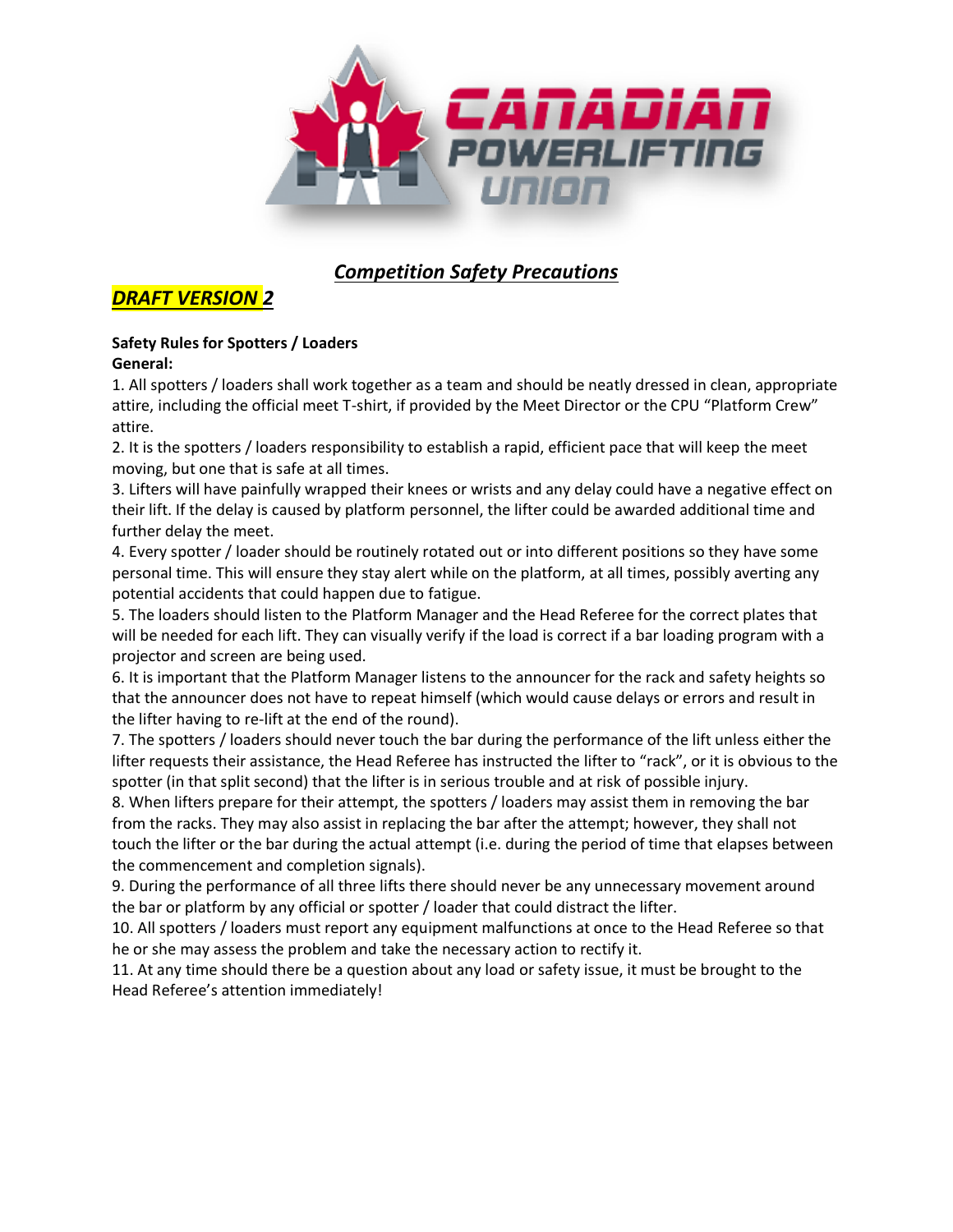## **Platform / Bars/ Plates:**

1. The platform is to be kept free from any objects being set on or near it at all times. This includes plates of any size, water bottles, snacks, towels, brushes, etc.

2. The first plate must always be loaded facing in. All others will be loaded facing out, followed by the required collars.

3. For squats and bench, once the bar has been loaded it is the head spotter / loader's job to ensure that the bar is centered on the rack and is ready for the lifter. For the deadlift, the bar shall be centered sideto-side and parallel on the platform.

4. The collars must be tightened during every load, even if the same weight will be attempted by the next lifter. This includes spinning and tightening the inside collar so that there are no gaps between any plates or the bars inside collar.

5. The deadlift bar must be cleaned using a wire brush and wiped down, prior to each flight or at the request of the Head Referee. The lifter or lifter's coach may also request it to be cleaned, prior to the platform being declared ready.

6. When cleaning the deadlift bar, it should be moved to a portion of the platform not used during any lifters performance so that the chalk or baby powder dust does not get on any lifter's shoes. It may be necessary to clean off the platform, after cleaning the bar, if there is a concern that the chalk or baby powder dust could remain an issue for any lifter.

7. At any time during the meet, should any lifter, coach, official, or spotter / loader see any blood or other foreign material on the bar or platform, the meet must be stopped immediately so that the bar or platform can be properly sanitized with the required solution.

## **Squat: (up for discussion and clarity for safety)**

During the performance of the squat there may be up to five spotter / loaders on the platform. Back spotter - While back spotting for the squat, your hands should never be around the lifters side, protruding out the front, or holding the chest. The back spotter should be directly behind the lifter, with their arms bent up at the elbows, just behind the lifters back, and their hand height just below the lifters armpits. The back spotter's body should follow the lowering and raising of the lifters body during the lift. Should the lifter get into trouble, the back spotter is to immediately come under the lifters arm pits with their arms (at a 90˚ angle) taking control of the lifter, while returning the bar to the rack. The back spotter should position his hands to provide the critical support, but not to obstruct the side referees view of the depth of the squat.

Side-spotters - The side spotters should stabilize the weights during a failed squat attempt, and help rerack the bar. If the back spotter has his arms protruding under the lifters arms, and the lifter suddenly dumps the weight for whatever reason, this could result in very serious injury to the back spotters arms or wrists.

#### **Bench:**

1. The center hand-off person must lift the bar to full arms extension to avoid a "soft hand-off". He or she must immediately step completely off of the platform after the hand-off. (If there is a camera set up to film the event, the center spotter must exit the opposite side of the camera).

2. The center spotter shall remain close to the platform and lifter in case of emergency so they may reenter and assist with the bar.

3. Both side spotters must keep their eyes on the bar at all times and both hands directly under the bar. **Deadlift:** 

1. The bar loader apparatus must be moved completely off of the platform in between lifts, and off to the side, so that it is not in the way of the lifters, in the event they lose their balance and fall on it.

2. The center spotter / loader should stand directly behind the lifter (on or off the edge of the platform) to assist the lifter should they start to lose control, fall or pass out.